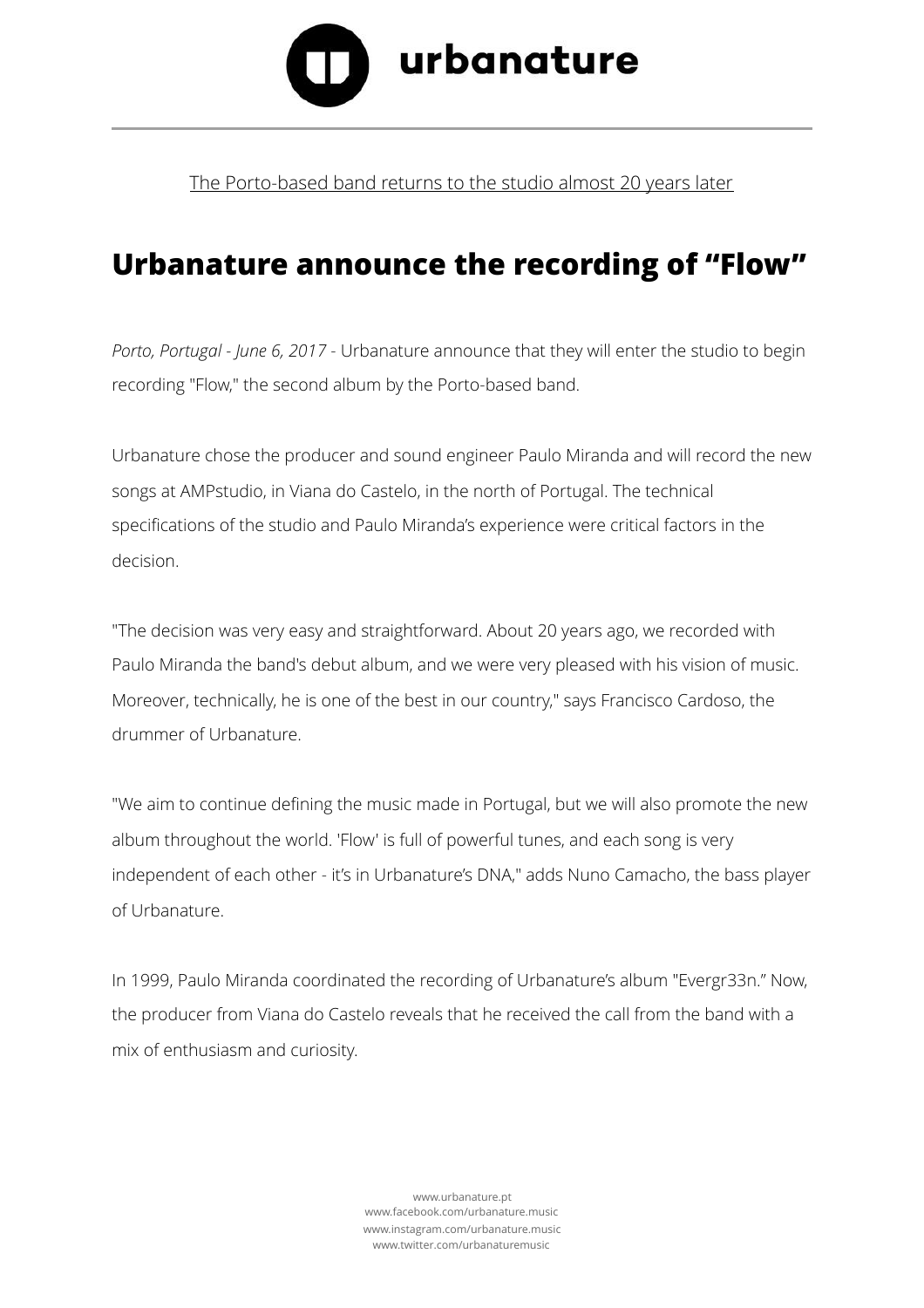

"It's impossible to hide the surprise. Urbanature recorded with me in the late 1990s, and now they return with a completely renewed sound. I'm motivated, and I'm sure people will be amazed by the outcome," says Paulo Miranda, founder of AMPstudio.

The electronic indie band from Porto returns with songs that project the listener into the future.

"'Flow' will be a spatial, arid and introspective record. We want each song to be a very personal experience for each listener," notes Luís Madureira, keyboard player of Urbanature.

The final tracklist for "Flow" will be announced in the upcoming months, but Urbanature underline that the new album will feature around ten tracks, and only the tunes that make sense at this moment in time.

"We have other very strong melodies that will remain private for a later release. We realized that they fit into another context, and we decided to assign them to other flights," concludes João Marques, guitarist of Urbanature.

"Flow," Urbanature's full-length album, will be released between late 2017 and early 2018.

[www.urbanature.pt](http://www.urbanature.pt) [www.facebook.com/urbanature.music](http://www.facebook.com/urbanature.music)  [www.instagram.com/urbanature.music](http://www.instagram.com/urbanature.music) [www.twitter.com/urbanaturemusic](http://www.twitter.com/urbanaturemusic)